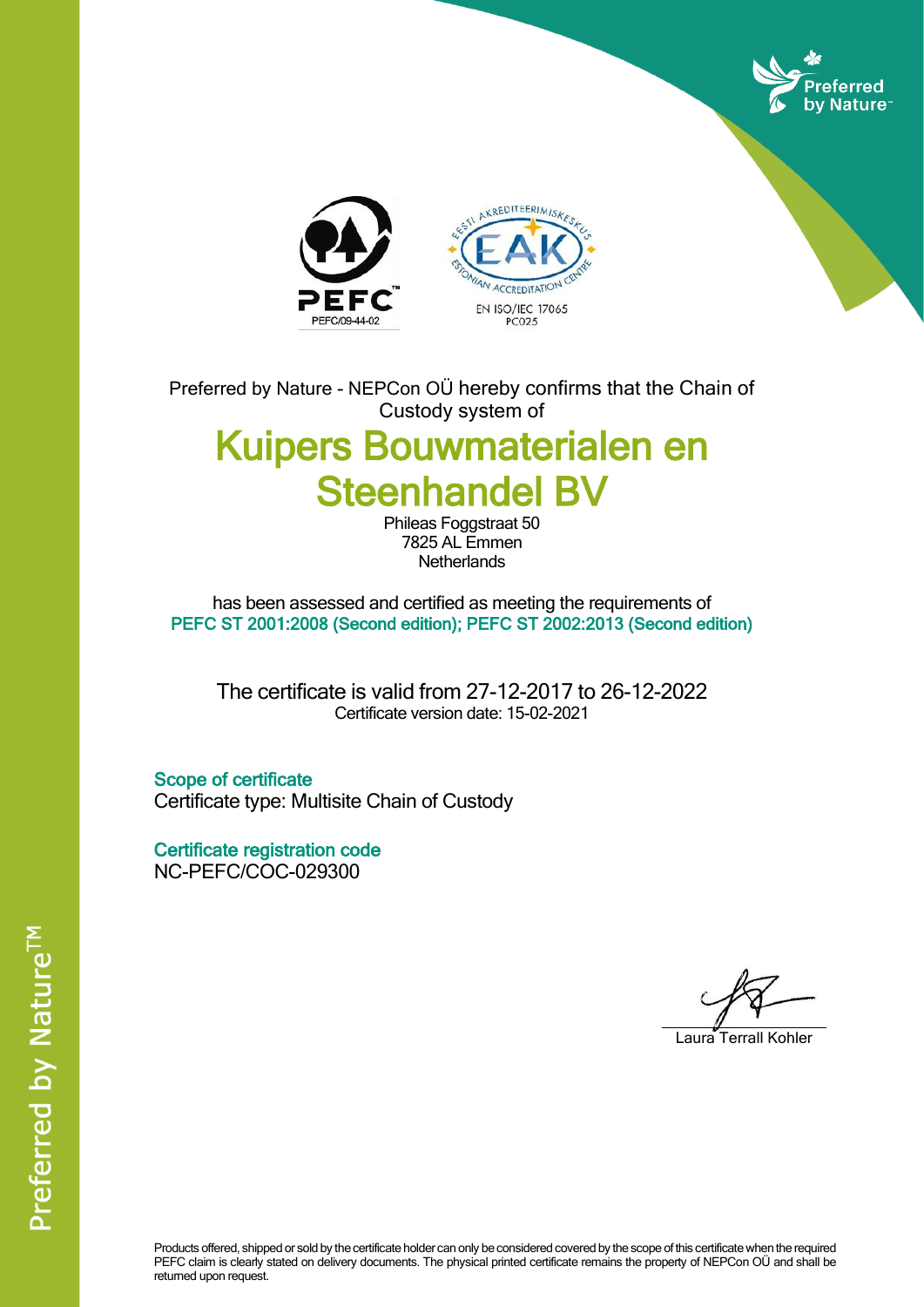

| Annex A: Scope of Kuipers Bouwmaterialen en Steenhandel BV PEFC Chain of |
|--------------------------------------------------------------------------|
| <b>Custody Certificate NC-PEFC/COC-029300</b>                            |

| <b>Product Type</b>          | <b>PEFC Claims</b> | CoC Method          | <b>Input Material</b><br>Category |
|------------------------------|--------------------|---------------------|-----------------------------------|
| 03020 - Gezaagd hout         | x% PEFC Certified  | Physical separation | Certified material                |
| 05010 - Fineer               | x% PEFC Certified  | Physical separation | Certified material                |
| 05020 - Multiplex            | x% PEFC Certified  | Physical separation | Certified material                |
| 05030 - Spaanplaat           | x% PEFC Certified  | Physical separation | Certified material                |
| 05031 - OSB                  | x% PEFC Certified  | Physical separation | Certified material                |
| 05032 - Andere<br>spaanplaat | x% PEFC Certified  | Physical separation | Certified material                |
| 05041 - MDF                  | x% PEFC Certified  | Physical separation | Certified material                |
| 05044 - Hardboard            | x% PEFC Certified  | Physical separation | Certified material                |
| 08031 - Ramen en<br>vensters | x% PEFC Certified  | Physical separation | Certified material                |
| 08032 - Deuren               | x% PEFC Certified  | Physical separation | Certified material                |
| 08033 - Houten leien         | x% PEFC Certified  | Physical separation | Certified material                |

Products offered, shipped or sold by the certificate holder can only be considered covered by the scope of this certificate when the required PEFC claim is clearly stated on delivery documents. The physical printed certificate remains the property of NEPCon OÜ and shall be returned upon request.